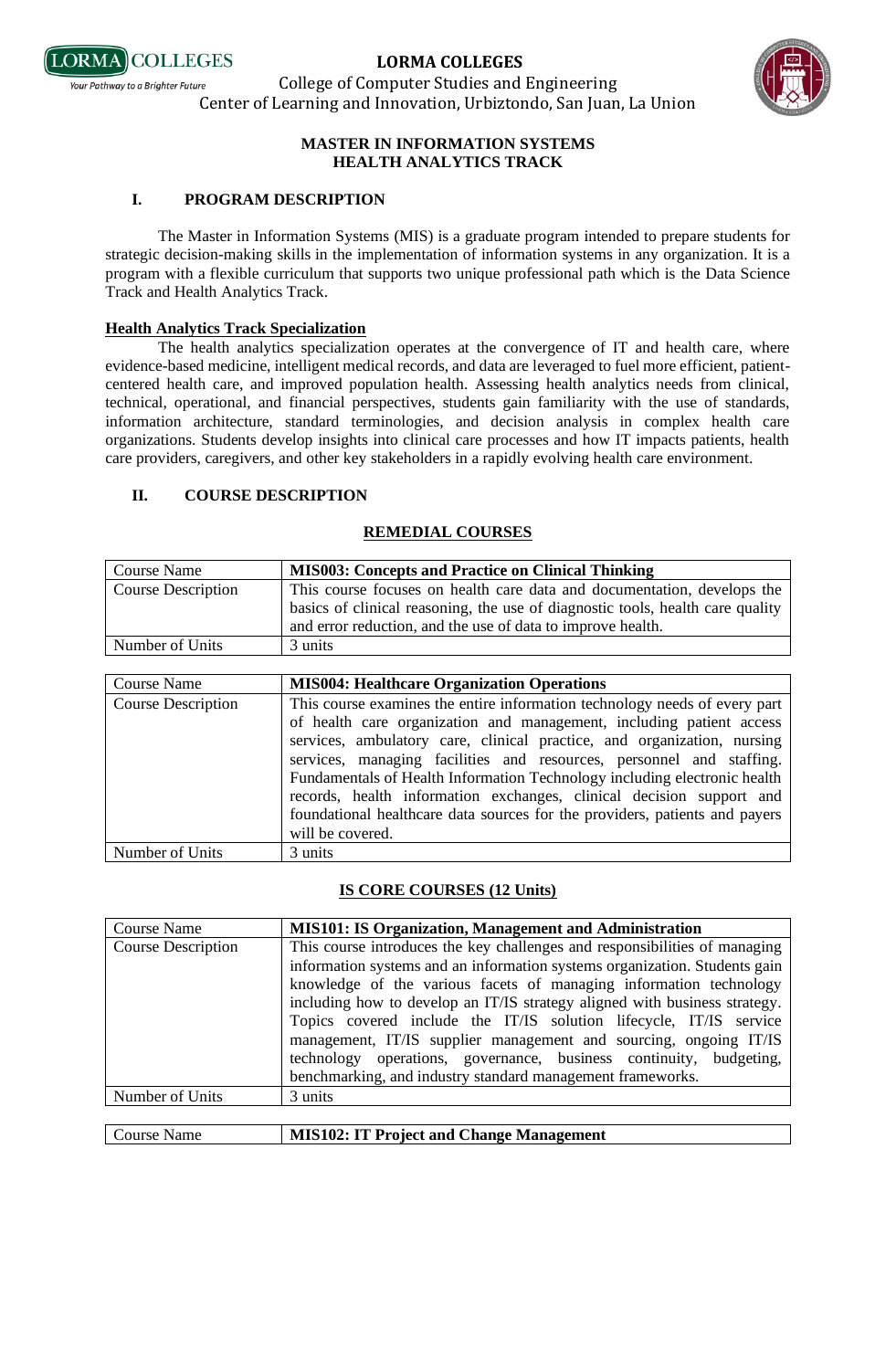**LORMA COLLEGES**



#### College of Computer Studies and Engineering Your Pathway to a Brighter Future Center of Learning and Innovation, Urbiztondo, San Juan, La Union

| <b>Course Description</b> | This course provides knowledge on the managerial and technical skills that                                                                                                                                                                                                                                                                                                                                                                                                                                                                                                                                                                                                                                                                                                                                                                                                                                                                                                 |
|---------------------------|----------------------------------------------------------------------------------------------------------------------------------------------------------------------------------------------------------------------------------------------------------------------------------------------------------------------------------------------------------------------------------------------------------------------------------------------------------------------------------------------------------------------------------------------------------------------------------------------------------------------------------------------------------------------------------------------------------------------------------------------------------------------------------------------------------------------------------------------------------------------------------------------------------------------------------------------------------------------------|
|                           | are applicable to information systems software development lifecycle<br>(SDLC) including requirements, analysis/design, implementation, and<br>testing. The student applies the fundamental concepts and techniques of<br>project management like schedule and budget estimation, resource allocation,<br>progress monitoring, risk mitigation and contingency planning to IT projects<br>in the software industry. It includes hands-on experience with traditional<br>project management methodologies and modern project management<br>methodologies like Agile project management. Standards for quality<br>assurance and quality control, like ISO 9000 family of standards, will be<br>discussed and explained to assess the maturity of the development<br>organizations and the development processes for the IT projects. Business<br>Communication and IT budgeting moves projects and innovation forward,<br>focusing on application to real-world initiatives. |
| Number of Units           | 3 units                                                                                                                                                                                                                                                                                                                                                                                                                                                                                                                                                                                                                                                                                                                                                                                                                                                                                                                                                                    |

| Course Name               | <b>MIS103: Advanced Financial and Managerial Accounting</b>                                                                                                                                                                                                                                                                                                                                                                                                                                                |
|---------------------------|------------------------------------------------------------------------------------------------------------------------------------------------------------------------------------------------------------------------------------------------------------------------------------------------------------------------------------------------------------------------------------------------------------------------------------------------------------------------------------------------------------|
| <b>Course Description</b> | This course teaches students advanced theory and practice of contemporary<br>accounting issues. The course deals with advanced financial accounting,<br>inter-corporate investments, business combinations, financial statements,<br>foreign currency translation, leases, pensions, and stock options. Advanced<br>managerial accounting, accounting information systems, advanced costing<br>models, activity-based costing, balanced scorecard, and economic value<br>added (EVA) will also be studied. |
| Number of Units           | 3 units                                                                                                                                                                                                                                                                                                                                                                                                                                                                                                    |

| <b>Course Name</b>        | <b>MIS104: IS Policy and Strategy</b>                                        |
|---------------------------|------------------------------------------------------------------------------|
| <b>Course Description</b> | This course introduces effective frameworks and methods for developing       |
|                           | information technology and systems strategies that focus on meeting          |
|                           | enterprises business objectives and on leveraging IT to competitively extend |
|                           | business capabilities. Topics covered include business driver identification |
|                           | and business and IT alignment; key technology components of the IT           |
|                           | strategy, including enterprise architecture, enterprise systems, Service     |
|                           | Oriented Architecture and other integration technologies, networks, and data |
|                           | management; portfolio management; sourcing and hosting alternatives;         |
|                           | emerging technologies and entrepreneurship.                                  |
| Number of Units           | 3 units                                                                      |

## **IS SPECIALIZATION COMMON COURSES (9 Units)**

| <b>Course Name</b>        | <b>MIS105: Advanced Enterprise Data Management</b>                             |
|---------------------------|--------------------------------------------------------------------------------|
| <b>Course Description</b> | This course explores enterprise data systems and sources, taking a holistic    |
|                           | approach to knowledge management within organizations. This course will        |
|                           | introduce enterprise and management-level information systems that support     |
|                           | business processes including enterprise resource planning (ERP), decision      |
|                           | support systems (DSS), supply chain management (SCM), knowledge                |
|                           | management systems (KMS), customer relationship management (CRM),              |
|                           | and human resources information systems (HRIS). Students will explore the      |
|                           | impact of the Internet on traditional IT systems management with particular    |
|                           | focus on the technical and policy impact personal smart devices and the        |
|                           | unique security issues raised by mobile applications, social media, and cloud- |
|                           | based systems. The course will also introduce students to the fundamentals     |
|                           | of logical data models and database design.                                    |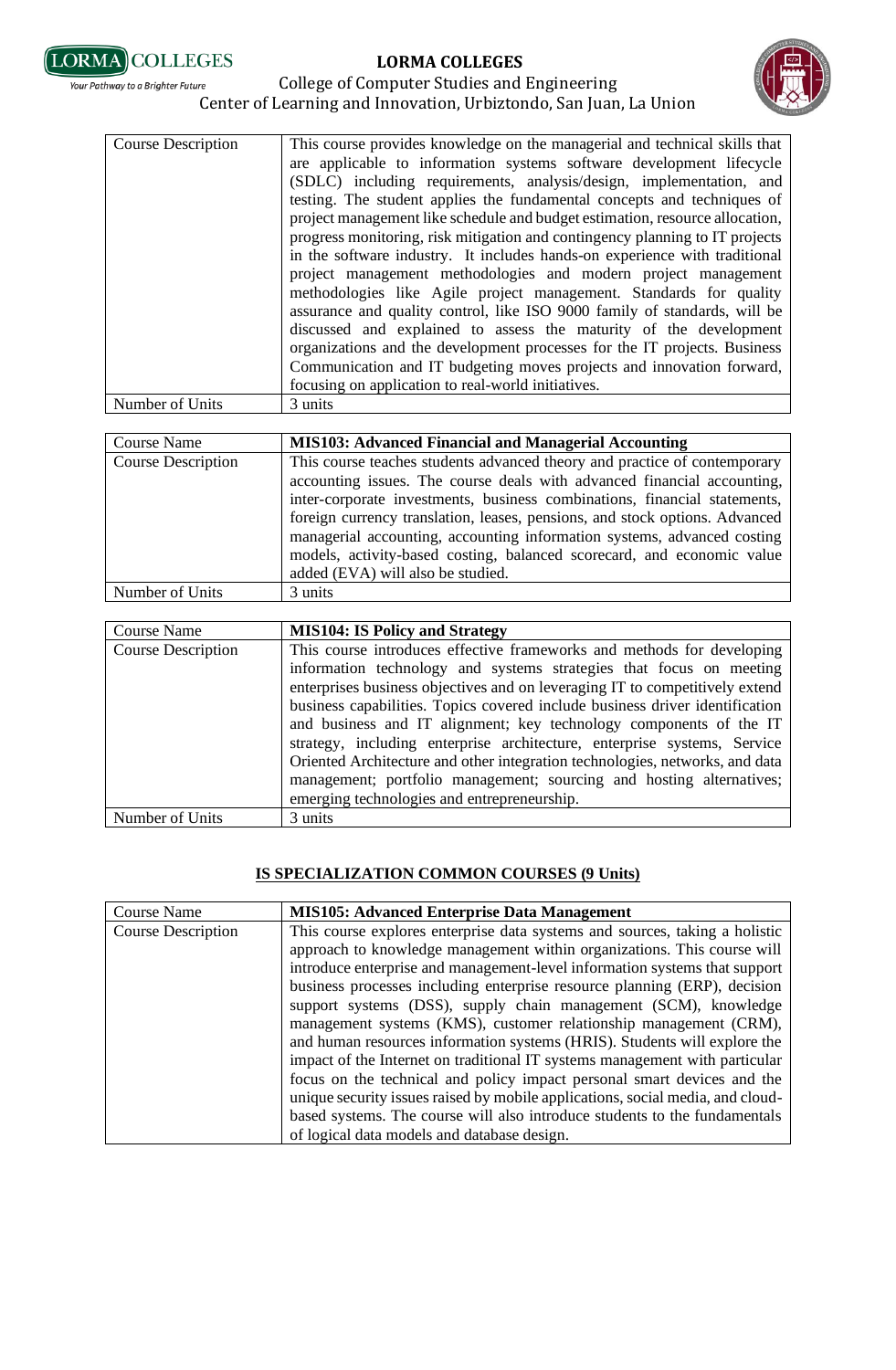

**Your Pathway to a Brighter Future** 

## **LORMA COLLEGES**

College of Computer Studies and Engineering



## Center of Learning and Innovation, Urbiztondo, San Juan, La Union

| Number of Units           | 3 units                                                                                                                                                                                                                                                                                                                                                                                                                                                                                                                                                                                                                                                                                                                                                                                                                                                                                                                         |
|---------------------------|---------------------------------------------------------------------------------------------------------------------------------------------------------------------------------------------------------------------------------------------------------------------------------------------------------------------------------------------------------------------------------------------------------------------------------------------------------------------------------------------------------------------------------------------------------------------------------------------------------------------------------------------------------------------------------------------------------------------------------------------------------------------------------------------------------------------------------------------------------------------------------------------------------------------------------|
|                           |                                                                                                                                                                                                                                                                                                                                                                                                                                                                                                                                                                                                                                                                                                                                                                                                                                                                                                                                 |
| Course Name               | <b>MIS106: Advanced Data Analysis and Visualization</b>                                                                                                                                                                                                                                                                                                                                                                                                                                                                                                                                                                                                                                                                                                                                                                                                                                                                         |
| <b>Course Description</b> | Data analysis and visualization is an emerging field concerned with<br>analyzing, modeling, and visualizing complex high dimensional data. This<br>course will introduce state-of-the-art modeling, analysis and visualization<br>techniques. It introduces students to design principles for creating meaningful<br>displays of quantitative and qualitative data to facilitate managerial decision-<br>making. It considers visualization as a component of systems for data science<br>and presents examples of exploratory data analysis, visualizing time,<br>networks, and maps. It reviews methods for static and interactive graphics<br>and introduces tools for building web-browser-based presentations. It will<br>emphasize practical challenges involving complex real-world data and<br>include several case studies and hands-on work with the R/Python<br>programming language, Rapid Miner, Weka and Tableau. |
| Number of Units           | 3 units                                                                                                                                                                                                                                                                                                                                                                                                                                                                                                                                                                                                                                                                                                                                                                                                                                                                                                                         |

| <b>Course Name</b>        | <b>MIS 107: IS Research Methods</b>                                            |
|---------------------------|--------------------------------------------------------------------------------|
| <b>Course Description</b> | The course provides knowledge about dominant research methods and              |
|                           | approaches in the field of Information Systems. It offers a discussion of the  |
|                           | basics of scientific research in IS, the debate among the qualitative and the  |
|                           | quantitative, a wide range of data collection methods and analysis,            |
|                           | foundational research philosophies, design science research in IS, scientific  |
|                           | quality and research ethics, and research writing. The aim of the course is to |
|                           | help students in selecting and using research methods and theoretical          |
|                           | frameworks in the empirical research process. Knowledge developed in this      |
|                           | course is therefore vital for the master capstone project. The course includes |
|                           | lectures, guest lectures by known IS scholars, interactive discussion          |
|                           | seminars, and workshops. Activities are based on student group work during     |
|                           | which involves student-led lectures and literature summaries as well as        |
|                           | writing a final research proposal.                                             |
| Number of Units           | 3 units                                                                        |

## **IS SPECIALIZATION (9 Units)**

| Course Name               | <b>MISH 201: Advanced Healthcare Data Mining and Predictive Analytics</b>                                                                                                                                                                                                                                                                                                                                      |
|---------------------------|----------------------------------------------------------------------------------------------------------------------------------------------------------------------------------------------------------------------------------------------------------------------------------------------------------------------------------------------------------------------------------------------------------------|
| <b>Course Description</b> | Healthcare Data Mining and Predictive Analytics provides an in-depth<br>discussion of selected topics of statistical analysis applicable to healthcare<br>data. It is designed to assist graduate students in the application of traditional<br>statistical methodologies to real life healthcare datasets and apply various<br>data mining concepts and algorithms. It emphasizes on classifiers, clustering, |
|                           | and association analysis applicable to the distinct nature of healthcare data.                                                                                                                                                                                                                                                                                                                                 |
| Number of Units           | 3 units                                                                                                                                                                                                                                                                                                                                                                                                        |
|                           |                                                                                                                                                                                                                                                                                                                                                                                                                |
| Course Name               | <b>MISH 202: Advanced Data Modeling for Health Analytics</b>                                                                                                                                                                                                                                                                                                                                                   |
| <b>Course Description</b> | This course extends the health analytics conception of predictive modeling                                                                                                                                                                                                                                                                                                                                     |

| <b>Course Description</b> | This course extends the health analytics conception of predictive modeling        |
|---------------------------|-----------------------------------------------------------------------------------|
|                           | with ordinary least-squares regression to the situations of repeated measures,    |
|                           | dichotomous responses, and survival times/outcomes. Learners will learn           |
|                           | essential topics such as longitudinal data analysis, logistic regression, and     |
|                           | survival analyses. Students will explore issues of data preparation, model fit    |
|                           | and interpretation, model development strategies, and validation. Students        |
|                           | will also model real world healthcare data containing missing values and          |
|                           | outliers. This course will provide students with the skills to develop analytical |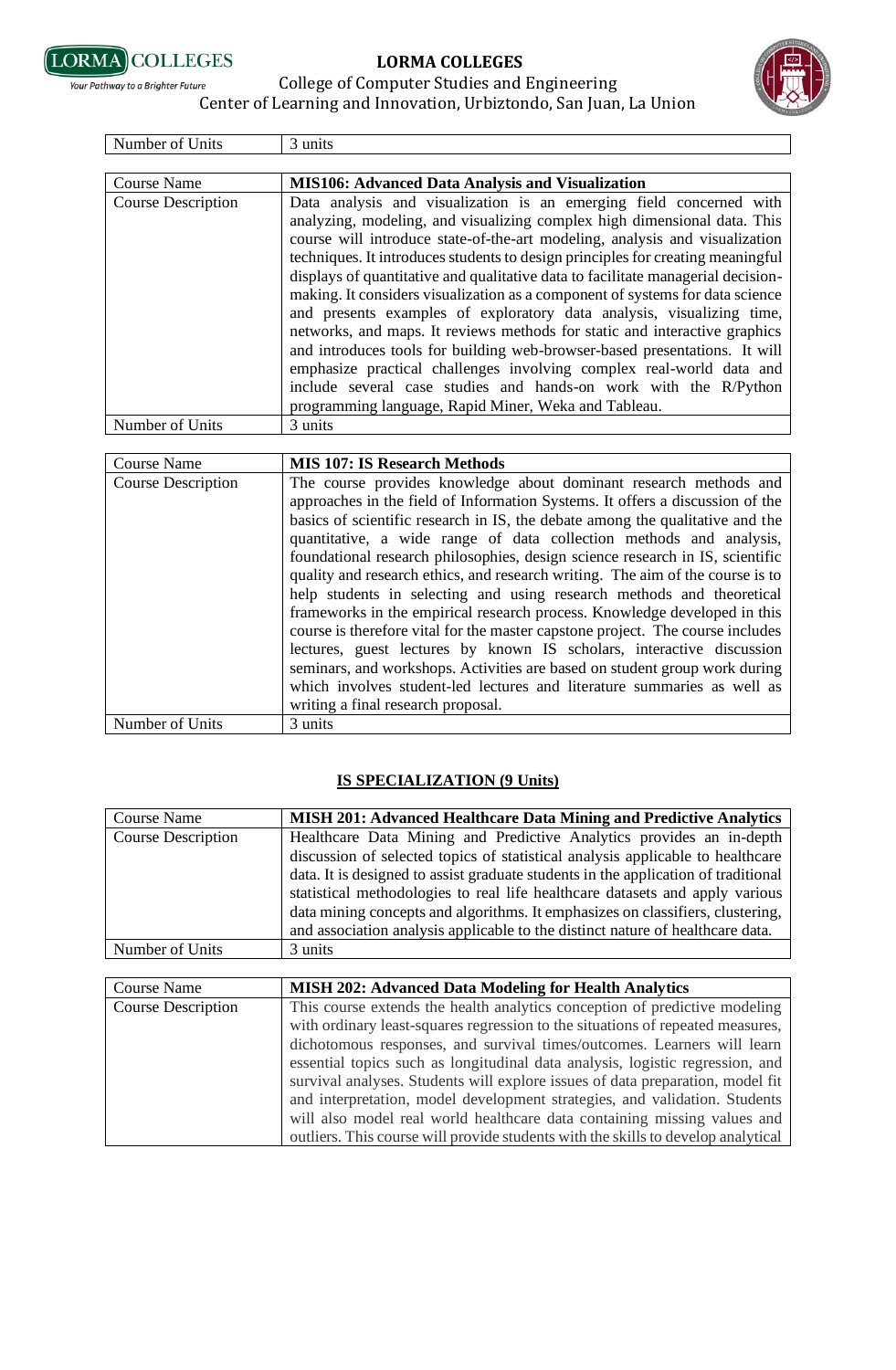



#### College of Computer Studies and Engineering .<br>Your Pathway to a Brighter Future Center of Learning and Innovation, Urbiztondo, San Juan, La Union

|                 | features from health datasets. Students will develop an understanding of     |
|-----------------|------------------------------------------------------------------------------|
|                 | healthcare data, particularly electronic health record (EHR) data, and use R |
|                 | & SQL to build features for analytical modeling.                             |
| Number of Units | 3 units                                                                      |

*Prescribed course under Special Topics*

## **MISH 203: Health Analytics Leadership**

This course is designed as an introduction to health analytics leadership practice, high level project management, customer engagement, and effective communication in health care organizations. Students in analytics-based roles and disciplines will learn organizational strategies for developing and executing a robust Business Intelligence vision and strategic plan. Health care organizations with a strong business intelligence platform enable clinical and business decision making and improve the efficiency of the overall data delivery system. Leadership strategies including data governance fundamentals, elements of the Business Intelligence (BI) maturity model, and key practices to improve organizational data literacy will be examined. The course will also focus on developing effective communication and presentation skills to translate analytics to actionable recommendations that can be used to solve problems in their organizations. Through case scenario exercises, students will deepen their ability to present data analyses and recommendations in a clear and concise manner, evaluate analyses others have done, and articulate the strengths and limitations of their analyses. Students will demonstrate success if they are able to connect and translate their analytics to purpose, process, and people.

## **MISH 203: Health Data Security, Ethics and Governance**

This course provides a working knowledge of the specific considerations for health data and the appropriate application of privacy laws to protect personal health information and maintain confidentiality. This will include oversight of technical, administrative, and physical safeguards needed to maintain a secure environment and minimize the risk of a data breach. Additionally, the course will address ethical concerns and dilemmas in the use and disclosure of health data, such as use in public safety and medical research. Topics include ensuring system specifications and configurations meet regulatory requirements; ensuring cybersecurity risks are mitigated and managing organizational & technical governance.

| Course Name               | <b>MIS 204: Capstone 1 IS Project Proposal</b>                                                                                                                                                                                                                                                                                                                                                                                                                                                                                                                                                                                                                                                                                                                                                                                                                                                                                                                                                                                                                                                                                 |
|---------------------------|--------------------------------------------------------------------------------------------------------------------------------------------------------------------------------------------------------------------------------------------------------------------------------------------------------------------------------------------------------------------------------------------------------------------------------------------------------------------------------------------------------------------------------------------------------------------------------------------------------------------------------------------------------------------------------------------------------------------------------------------------------------------------------------------------------------------------------------------------------------------------------------------------------------------------------------------------------------------------------------------------------------------------------------------------------------------------------------------------------------------------------|
| <b>Course Description</b> | The capstone course focuses upon the practice of data science and health<br>analytics. This course is the culmination of the MIS program. It gives<br>students an opportunity to demonstrate their business strategic thinking,<br>communication, and consulting skills. Business cases across various<br>industries and application areas illustrate strategic advantages of analytics, as<br>well as organizational issues in implementing systems for data science and<br>health analytics. Students work in individually generating business plans and<br>project implementation plans focusing on analytics and modelling.<br>Students are expected to come up with a project proposal that needs to be<br>approved by the adviser and the Faculty of MIS program before any<br>subsequent work is started. Approval of proposal does not necessarily mean<br>that the student's work already is an original contribution to knowledge. Any<br>approval at this point means that the students' initial work shows innovative<br>ideas and promise that may lead to that desired significant and original<br>contribution. |
| Number of Units           | 3 units                                                                                                                                                                                                                                                                                                                                                                                                                                                                                                                                                                                                                                                                                                                                                                                                                                                                                                                                                                                                                                                                                                                        |